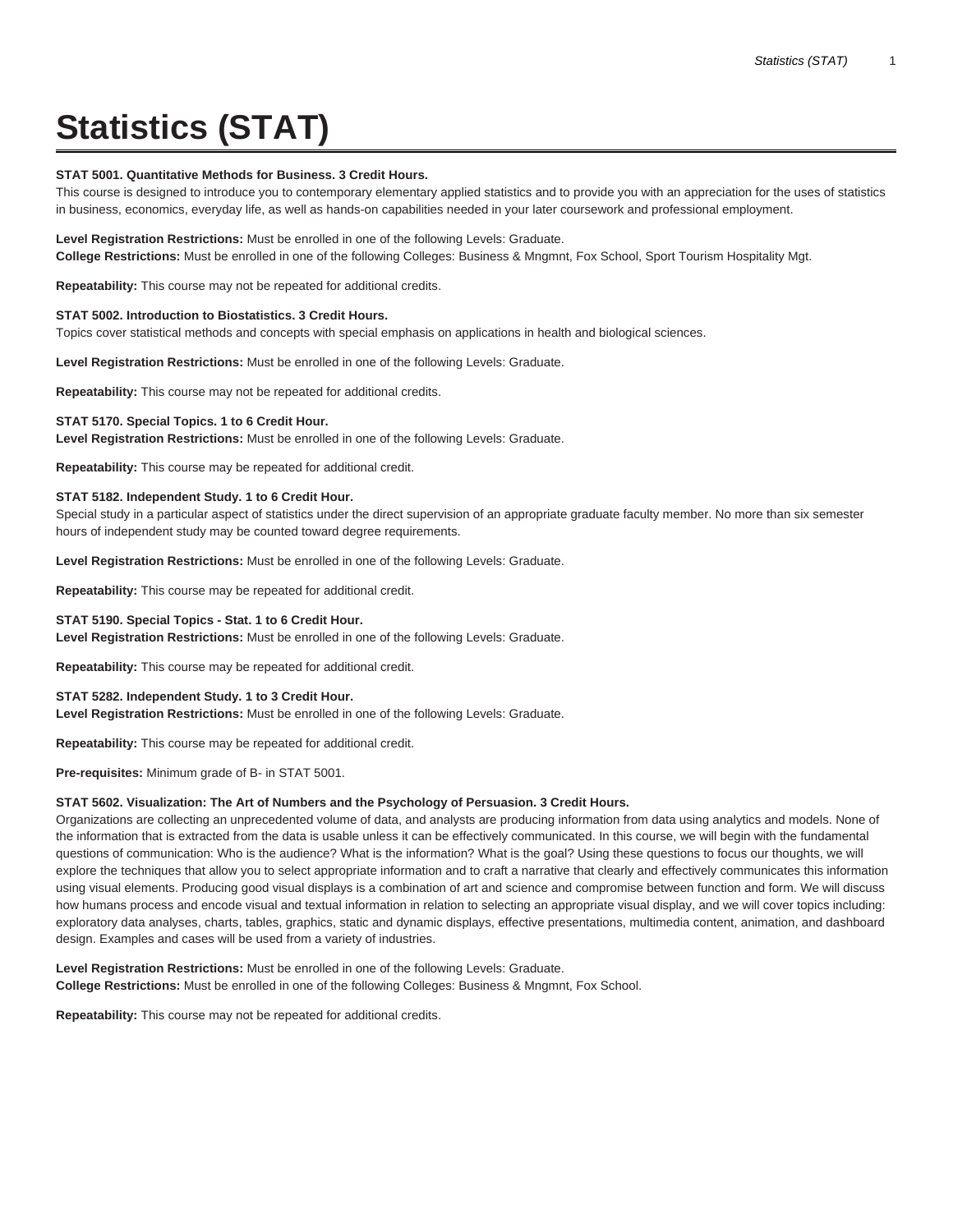# **STAT 5603. Statistical Learning and Data Mining. 3 Credit Hours.**

This course is designed to change the way you think about data. Numerous firms have demonstrated that the ability to reliably extract manageriallyrelevant information from data is a potent and enduring source of competitive advantage, a realization that transforms data into an asset that can be a primary source of competitive advantage. Competition is pushing organizations to "mine" (or extract) these insights faster, with greater reliability, and in ways that maximize the probability of implementation. In this course we will explore how statistical learning and data mining techniques can be used to improve decision-making and profitability. The course will provide an overview of the fundamental principles and techniques of data mining, and we will use real-world examples, cases, and "hands-on" techniques to demonstrate data-mining techniques in context, to develop your analytic thinking, and to develop your model building acumen.

**Level Registration Restrictions:** Must be enrolled in one of the following Levels: Graduate. **College Restrictions:** Must be enrolled in one of the following Colleges: Business & Mngmnt, Fox School.

**Repeatability:** This course may not be repeated for additional credits.

**Pre-requisites:** Minimum grade of B- in (STAT 5001, (STAT 5301 and MIS 5301), or (STAT 5401 and MIS 5401))

# **STAT 5604. Experiments: Knowledge by Design. 3 Credit Hours.**

How do we know which policies, strategies, and decisions work, which should be continued, and which should be changed? Organizations frequently implement strategies and changes, only to find that they fail to produce their intended effects. Thus, there is a gap between what "sounded good" and what was "right." Ultimately, the gold standard for assessing what is "right" is a controlled experiment, which is the least utilized technique in the corporate arsenal. Experiments provide a structured way to construct a feedback loop that allows us to identify errors in our beliefs and to ascertain the real drivers of outcomes. In this course, we will explore how to use this "test and learn" paradigm to answer questions such as how advertising should be designed and targeted, what types of promotions are most effective, what products should be offered, how employees should be compensated, which sales channels should be emphasized, how webpages should be designed, and more. Experiments are an ideal way to understand how to implement a "test and learn" approach to management and to separate the "signal" from the "noise."

**Level Registration Restrictions:** Must be enrolled in one of the following Levels: Graduate. **College Restrictions:** Must be enrolled in one of the following Colleges: Business & Mngmnt, Fox School.

**Repeatability:** This course may not be repeated for additional credits.

**Pre-requisites:** Minimum grade of B- in (STAT 5001, (STAT 5301 and MIS 5301), or (STAT 5401 and MIS 5401))

# **STAT 5605. Decision Models: From Data to Decisions. 3 Credit Hours.**

Good analysts know that predictions are always uncertain. However, merely expressing uncertainty is not sufficient for decision making. In addition, we need to combine the results of uncertain inputs into a more general model, account for the relative severity of negative outcomes, and choose a strategy that best achieves our goals (e.g. highest expected value, most robust, least chance of losing, etc.). We also need to communicate the process and conclusions to constituents and to decision-makers. This course focuses on techniques for combining uncertain inputs into a decision model that can be used to characterize likely and unlikely outcomes, to quantify risk, and to identify inputs to a decision that are "high leverage" (i.e., outcomes are very sensitive to those inputs). In addition, you will learn how to build a decision model, how to make better decisions in the presence of uncertainty, and how to deal with multi-stage decisions.

**Level Registration Restrictions:** Must be enrolled in one of the following Levels: Graduate. **College Restrictions:** Must be enrolled in one of the following Colleges: Business & Mngmnt, Fox School.

**Repeatability:** This course may not be repeated for additional credits.

**Pre-requisites:** Minimum grade of B- in (STAT 5001, (STAT 5301 and MIS 5301), or (STAT 5401 and MIS 5401))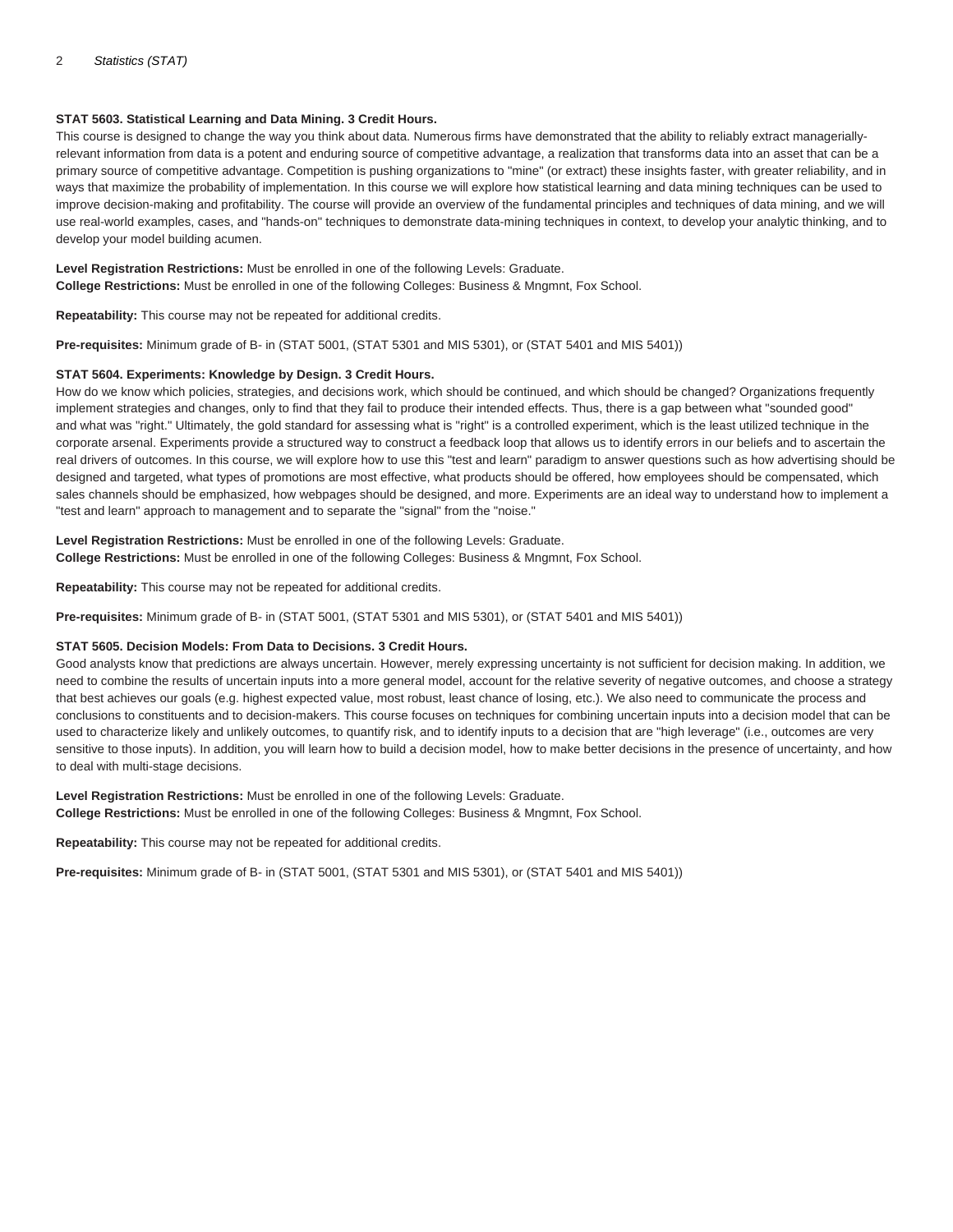# **STAT 5606. Data: Care, Feeding, and Cleaning in Python. 3 Credit Hours.**

Data is ubiquitous. Real data is also "dirty." Analysis of unclean data can significantly distort the results of analyses, and it can reduce or eliminate the benefits of an information-driven strategy. Thus, the first step in generating good information from data is to "clean" the data. Substantial research has been done on procedures to automatically or semi-automatically identify--and, when possible, correct--errors in large datasets. Even after data have been "scrubbed" the datasets are frequently not in the correct configuration for analysis. Data combination and manipulation involves techniques for merging and summarizing datasets, extracting subsets of data, and transforming variables within the datasets. In this course we explore tools and techniques for cleaning raw data (fixing errors, identifying outliers, etc.), extracting subsets or samples of data, merging and combining datasets, summarizing disaggregate data, and manipulating and transforming individual variables within the datasets. We will also discuss good procedures for ensuring data quality and reliability in data collection. In addition, we will discuss techniques to identify issues in data collection and how to clean the data.

**Level Registration Restrictions:** Must be enrolled in one of the following Levels: Graduate. **College Restrictions:** Must be enrolled in one of the following Colleges: Business & Mngmnt, Fox School.

**Repeatability:** This course may not be repeated for additional credits.

**Pre-requisites:** Minimum grade of B- in (STAT 5001 (may be taken concurrently), (STAT 5301 (may be taken concurrently) and MIS 5301 (may be taken concurrently)), or (STAT 5401 (may be taken concurrently) and MIS 5401 (may be taken concurrently)))

#### **STAT 5607. Advanced Business Analytics. 3 Credit Hours.**

This course builds upon the foundation in Business Analytics. In previous courses, we saw that data by itself is useless, and that it must be transformed into information in order to have value to decision makers. This course will extend your understanding of the art and science of extracting information from data into increasingly complex and "real world" data. Specifically, we will cover extensions to regression, logistic regression, hierarchical modeling, model selection, and other topics spanning the process of building and evaluating models. In addition, we will practice drawing intuition and insight from models and effectively communicating that insight in a format that can help decision-makers to make better decisions.

# **Level Registration Restrictions:** Must be enrolled in one of the following Levels: Graduate.

**College Restrictions:** Must be enrolled in one of the following Colleges: Business & Mngmnt, Fox School.

**Repeatability:** This course may not be repeated for additional credits.

**Pre-requisites:** Minimum grade of B- in (STAT 5001, (STAT 5301 and MIS 5301), or (STAT 5401 and MIS 5401))

# **STAT 5611. Business Analytics II. 1.5 Credit Hour.**

Organizations are drowning in a sea of data. However, data by itself is useless. To have value, it must be transformed into information that can be used to make decisions. It has been shown by myriad companies that one path to success in the business arena is through superior use of information information about customers, markets, and operations. This course extends the material presented in Business Analytics I, continuing the development of the art and science of extracting information from data. The emphasis is on using extracted information to improve business decisions. It also delves into the presentation of quantitative data using state of the art tools and techniques.

**Level Registration Restrictions:** Must be enrolled in one of the following Levels: Graduate. **College Restrictions:** Must be enrolled in one of the following Colleges: Business & Mngmnt, Fox School.

**Repeatability:** This course may not be repeated for additional credits.

**Pre-requisites:** Minimum grade of B- in ((STAT 5301 and MIS 5301), (STAT 5401 and MIS 5401), or STAT 5001)

#### **STAT 5651. Capstone in Analytics. 3 Credit Hours.**

The capstone in analytics is the culmination of analytics-focused coursework. You will work with real data from "live" clients. Some of you will work on projects at companies for which you are interning. Others will work with MBA teams as part of our Fox Management Consulting program, providing analytics support for a live client. Others will work on primarily analytics focused projects.

**Level Registration Restrictions:** Must be enrolled in one of the following Levels: Graduate.

**Repeatability:** This course may not be repeated for additional credits.

#### **STAT 5801. Statistical Analysis for Management. 3 Credit Hours.**

In this course, you'll learn how to use statistics to help solve business problems throughout an enterprise. You'll examine case examples of statistical analysis in areas such as marketing, finance and management. You'll learn descriptive and inferential techniques such as regression analysis and how to analyze data and reach decisions, using statistical computer software and Excel.

**Level Registration Restrictions:** Must be enrolled in one of the following Levels: Graduate.

**Repeatability:** This course may not be repeated for additional credits.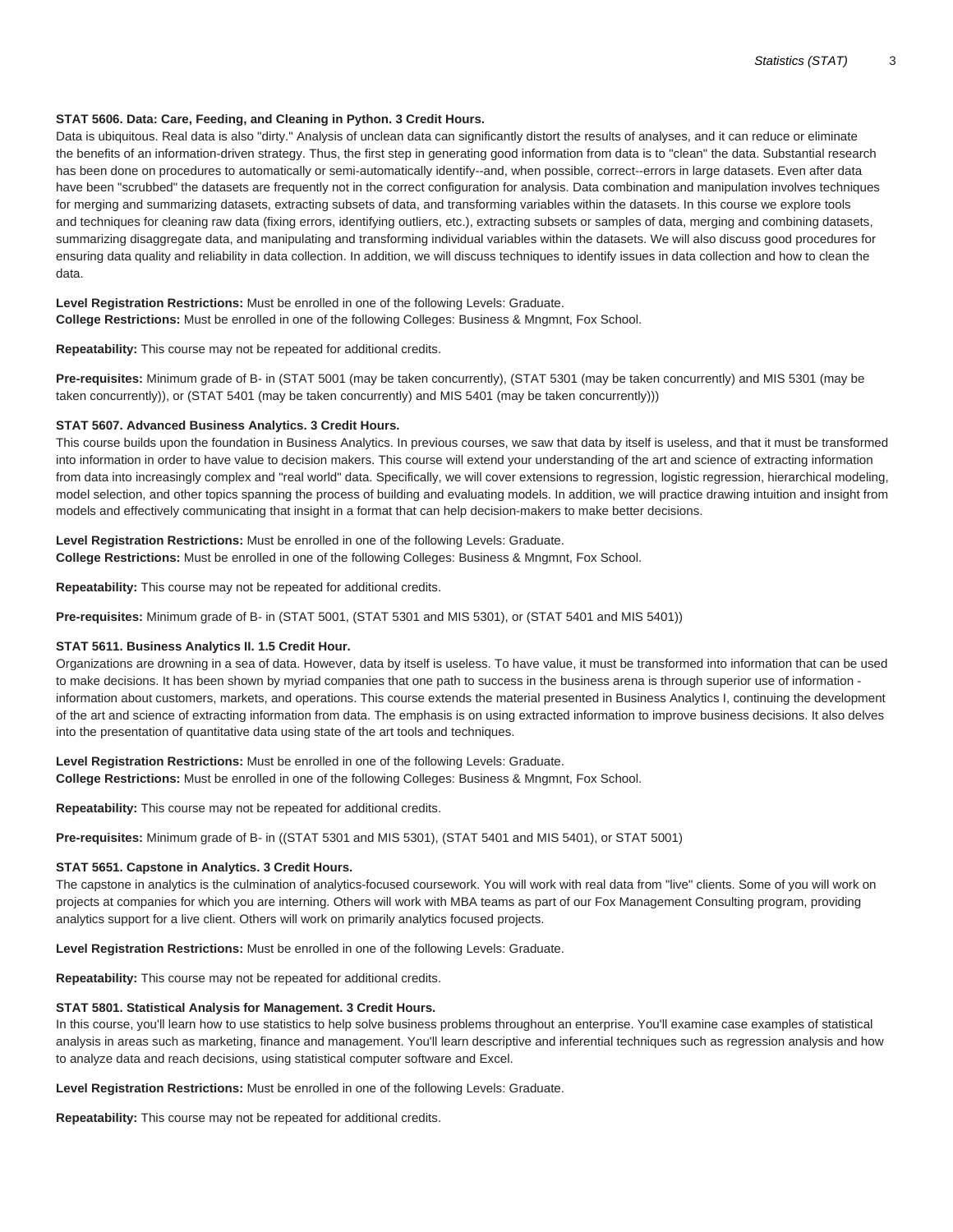## **STAT 5802. Quantitative Techniques for Management. 3 Credit Hours.**

In this course you'll apply advanced quantitative techniques for managerial decision-making such as forecasting, linear programming, simulation, decision analysis, Markov chains and game theory. You'll use customized software and Excel to analyze these models extensively and apply them to decisions regarding resource allocation and other managerial problems.

**Level Registration Restrictions:** Must be enrolled in one of the following Levels: Graduate.

**Repeatability:** This course may not be repeated for additional credits.

# **STAT 5890. Special Topics. 1 to 6 Credit Hour.**

**Level Registration Restrictions:** Must be enrolled in one of the following Levels: Graduate.

**Repeatability:** This course may be repeated for additional credit.

## **STAT 8001. Probability and Statistics Theory I. 3 Credit Hours.**

Topics include basic probability theory and combinatorial problems, generating functions, random variables, probability distributions, law of large numbers, and limit theorems.

**Level Registration Restrictions:** Must be enrolled in one of the following Levels: Graduate.

**Repeatability:** This course may not be repeated for additional credits.

## **STAT 8002. Probability and Statistics Theory II. 3 Credit Hours.**

A comprehensive development of the theory of statistics, including standard distributions, sampling distributions, general theory of estimation, testing of hypotheses, statistical decision theory, order statistics, linear statistical estimation.

**Level Registration Restrictions:** Must be enrolled in one of the following Levels: Graduate.

**Repeatability:** This course may not be repeated for additional credits.

**Pre-requisites:** Minimum grade of B- in STAT 8001.

## **STAT 8003. Statistical Methods and Concepts. 3 Credit Hours.**

Introduction to applied statistics. Topics include data management, probability distributions, parameter estimation, hypothesis testing, sampling methodologies, graphical display, analysis of variance, and simple and multiple regression. Use of R, S-Plus and SAS statistical software.

**Level Registration Restrictions:** Must be enrolled in one of the following Levels: Graduate.

**Repeatability:** This course may not be repeated for additional credits.

# **STAT 8004. Statistical Modeling and Inference. 3 Credit Hours.**

Design of experiments, analysis of discrete data, introduction to nonparametric methods, logistic regression, ARIMA time series analysis, bootstrapping, jackknife, robustness, and selected topics in multivariate analysis. Use of R, S-Plus and SAS statistical software.

**Level Registration Restrictions:** Must be enrolled in one of the following Levels: Graduate.

**Repeatability:** This course may not be repeated for additional credits.

**Pre-requisites:** Minimum grade of B- in STAT 8003.

# **STAT 8031. Probability and Large Sample Theory. 3 Credit Hours.**

An advanced level theoretical course covering measure theoretic probability, some probability inequalities, statistical independence, strong and weak laws of large numbers, convergence in distribution, variance stabilizing transformations, characteristic functions and central limit theorem.

**Level Registration Restrictions:** Must be enrolled in one of the following Levels: Graduate.

**Repeatability:** This course may not be repeated for additional credits.

**Pre-requisites:** Minimum grade of B in STAT 8001.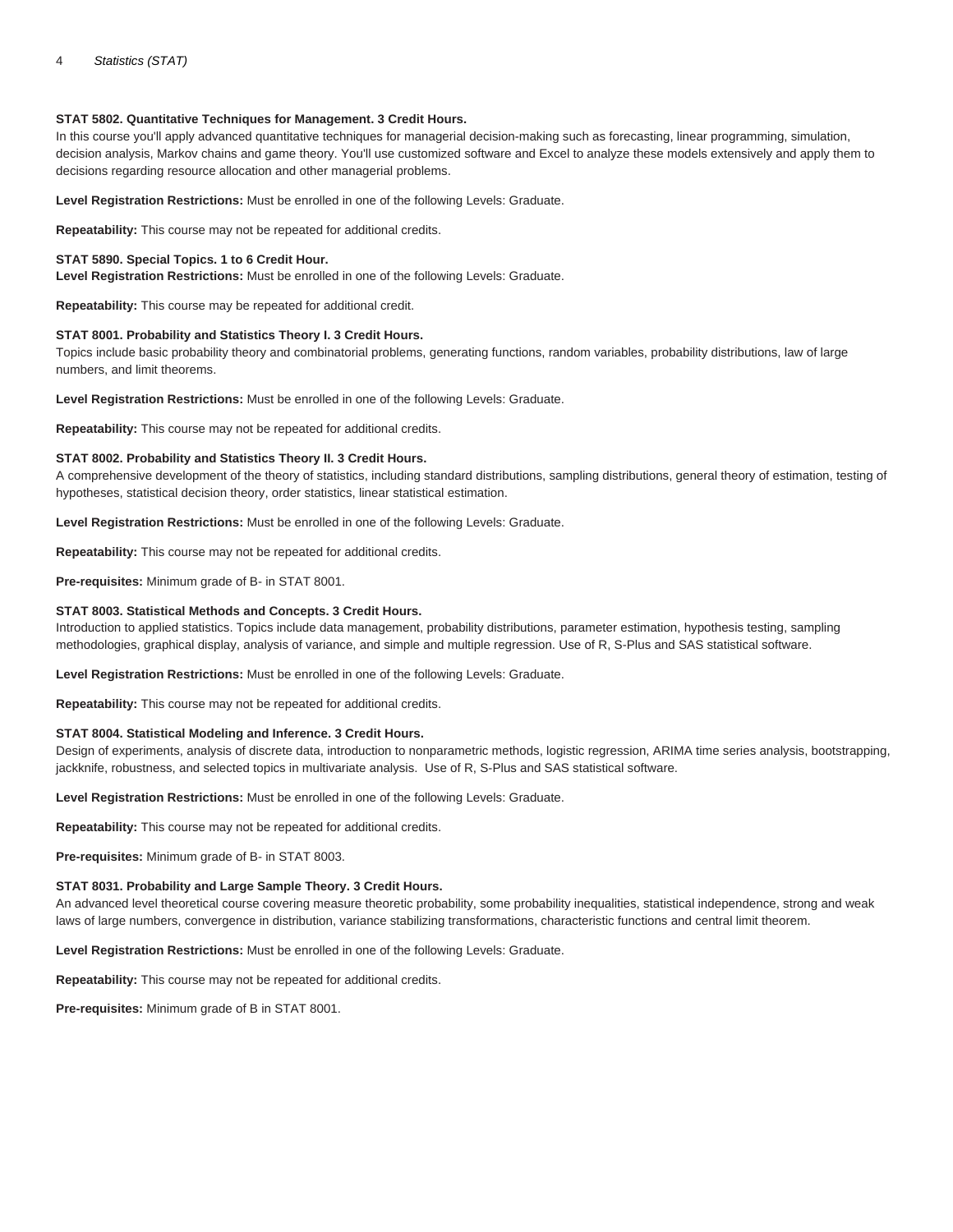# **STAT 8101. Stochastic Processes. 3 Credit Hours.**

This is a first course in stochastic processes, with an emphasis on continuous-time models that support applications in financial mathematics and derivative evaluation. The course covers: fundamentals of probability, limit theorems, conditional expectation, change of measures, Markov chains, random walks, martingales, Brownian motion, the Ito integral, stochastic differential equations, the Black-Scholes model and its use in evaluating a variety of financial derivatives.

**Level Registration Restrictions:** Must be enrolled in one of the following Levels: Graduate.

**Repeatability:** This course may not be repeated for additional credits.

**Pre-requisites:** Minimum grade of B- in (STAT 8001 or STAT 8112)

#### **STAT 8102. High Dimensional Inference. 3 Credit Hours.**

This course covers current topics on high-dimensional statistical learning methods for data science with large and complex data sets. Methods exploiting sparsity and other data and model structures are introduced including penalized regression approaches for linear models, generalized linear models, and high-dimensional classifications. Other selected high-dimensional statistical learning topics will be discussed including tree methods, boosting, random forest, neural networks and unsupervised learning.

**Level Registration Restrictions:** Must be enrolled in one of the following Levels: Graduate.

**Repeatability:** This course may not be repeated for additional credits.

**Pre-requisites:** Minimum grade of B- in STAT 8003.

#### **STAT 8103. Sampling Theory. 3 Credit Hours.**

Theory and application of sampling from finite populations. Topics include random, stratified, cluster, and systematic sampling; estimation of means and variances; optimal allocation of resources; problems of nonsampling errors; and ratio and regression estimation.

**Level Registration Restrictions:** Must be enrolled in one of the following Levels: Graduate.

**Repeatability:** This course may not be repeated for additional credits.

**Pre-requisites:** Minimum grade of B- in STAT 8003.

#### **STAT 8104. Mathematics for Stat. 3 Credit Hours.**

Vector spaces; linear independence of vectors and basis; matrices and algebraic operations on matrices; determinants; rank of a matrix; inverse of nonsingular matrices; linear equations and their solutions; generalized inverse of a matrix; eigen values and vectors of matrices; diagonalization theorems; quadratic forms and their reduction to sum of squares; Jacobians.

**Level Registration Restrictions:** Must be enrolled in one of the following Levels: Graduate.

**Repeatability:** This course may not be repeated for additional credits.

**Pre-requisites:** Minimum grade of B- in (MATH 2101 or MATH 2103)

#### **STAT 8105. Univariate Time Series Analysis. 3 Credit Hours.**

Theory and application of univariate time series analysis. Includes both time domain and frequency domain methods. Considers stationary and nonstationary linear processes, time series model building, forecasting, unit root test, intervention models and outlier detection, spectral theory of stationary processes, spectral windows, and estimation of spectrum.

**Level Registration Restrictions:** Must be enrolled in one of the following Levels: Graduate.

**Repeatability:** This course may not be repeated for additional credits.

**Pre-requisites:** Minimum grade of B- in STAT 8002.

#### **STAT 8106. Linear Models I. 3 Credit Hours.**

Covers the basic theory and practice of generalized linear models (GLM), such as the logistic, Poisson and gamma regression, as well as models for multilevel or longitudinal Gaussian responses, such as the hierarchical linear model and linear mixed model. The students will need to work with R and SAS throughout the semester.

**Level Registration Restrictions:** Must be enrolled in one of the following Levels: Graduate.

**Repeatability:** This course may not be repeated for additional credits.

**Pre-requisites:** Minimum grade of B- in STAT 8002, STAT 8004, and STAT 8104.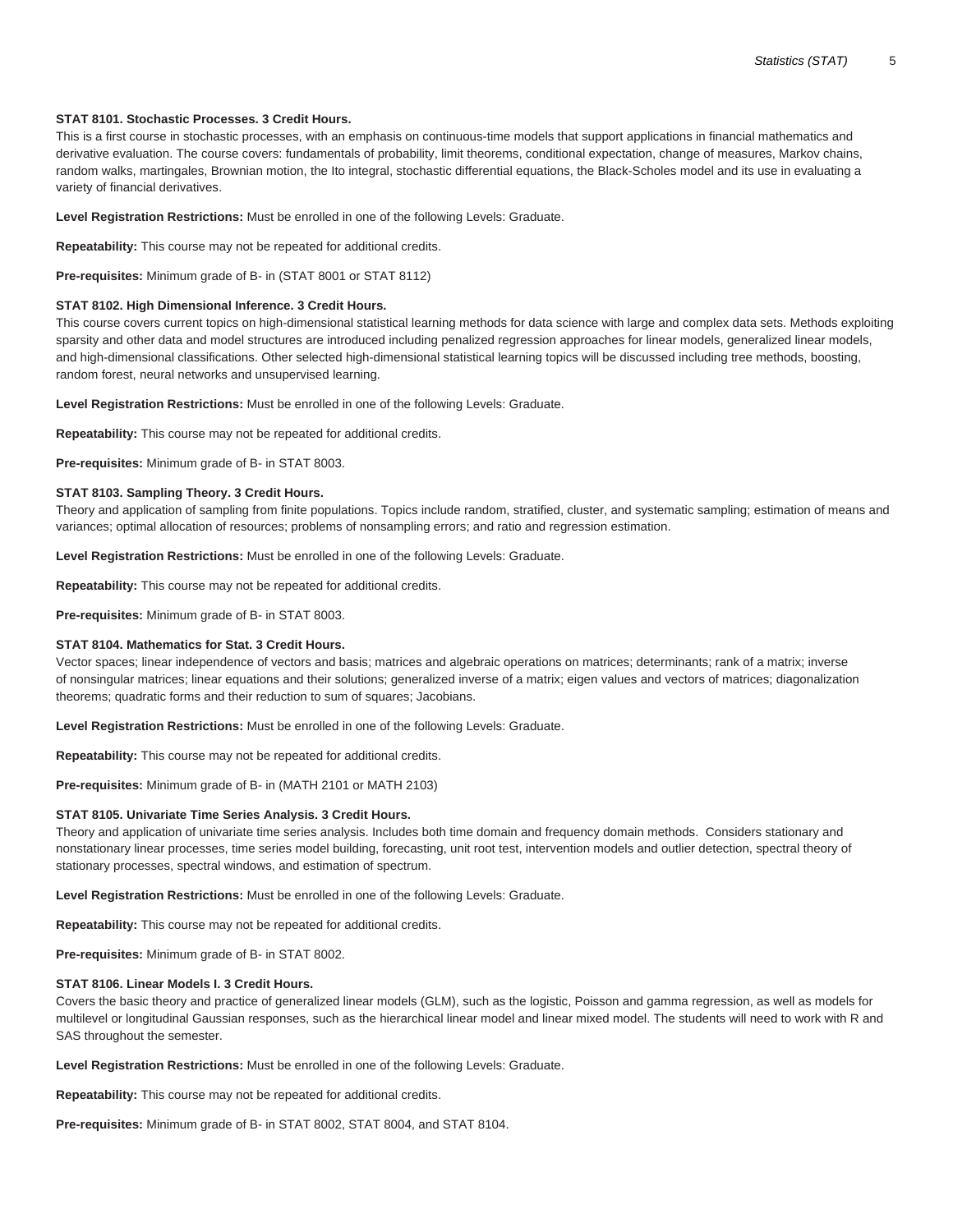# **STAT 8107. Design of Experiments I. 3 Credit Hours.**

Principles of experimental designs, completely randomized designs, multiple comparisons, randomized block design, latin square design, missing value problems, analysis of covariance, and factorial experiments.

**Level Registration Restrictions:** Must be enrolled in one of the following Levels: Graduate.

**Repeatability:** This course may not be repeated for additional credits.

**Pre-requisites:** Minimum grade of B- in STAT 8004.

# **STAT 8108. Applied Multivariate Analysis I. 3 Credit Hours.**

Multivariate normal distribution; marginal and conditional distributions; estimation of population mean vector and dispersion matrix; correlation, partial correlation, and multiple correlation coefficients; Hotelling's T2; MANOVA; discriminant function; repeated measurements analysis; principal components and canonical correlation; factor analysis; and multidimensional scaling.

**Level Registration Restrictions:** Must be enrolled in one of the following Levels: Graduate.

**Repeatability:** This course may not be repeated for additional credits.

**Pre-requisites:** Minimum grade of B- in STAT 8003.

# **STAT 8109. Applied Statistics and Data Science. 3 Credit Hours.**

PART I: Elements of a scientific problem, including estimands, the role of statistical models, the language of statistical modeling, notions of likelihood, finite vs infinite populations, and types of analysis. PART II: Elements of statistical modeling, including transformation theorems, sufficiency, 1-parameter and multi-parameter models, multivariate Normal models, Dirichlet-multinomial models, hierarchical models, generalized linear models, mixture models, text analysis, social network analysis. PART III: Concepts and algorithms for estimation and inference, including information, statistical efficiency, asymptotic approximations, maximum likelihood estimators, method of moments estimators, Bayesian estimators, empirical Bayes vs full Bayes estimation strategies, expectation-maximization algorithm, Monte Carlo approximations, Gibbs samplers, Metropolis-Hastings samplers, prior and posterior predictive checks, and Bayesian vs. frequentist coverage. Data Science visitors: The course will feature a series of short talks and Q&A sessions with prominent data scientists spanning academia, government, and the Tech industry.

**Level Registration Restrictions:** Must be enrolled in one of the following Levels: Graduate.

**Repeatability:** This course may not be repeated for additional credits.

#### **STAT 8111. Survey Techniques for Business Applications. 3 Credit Hours.**

Application oriented. A course dealing with statistical and nonstatistical aspects of organizing a sample survey. Included are discussions of objectives, measurement, sample selection, pilot testing, data collection, data editing, summarization and interpretation of results in addition to describing the various sampling schemes. Students may be required to plan and execute a survey.

**Level Registration Restrictions:** Must be enrolled in one of the following Levels: Graduate.

**Repeatability:** This course may not be repeated for additional credits.

#### **STAT 8112. Statistical Methods for Business Research I. 3 Credit Hours.**

Part I of a doctoral level, one-year sequence of courses for the PhD students in Business Administration program. The course covers a variety of statistical methods useful in business research, such as: multiple regression analysis, ANOVA, linear models, analysis of covariance, logistic regression, principal component analysis, exploratory factor analysis and canonical correlation analysis. Emphases are placed on rationales, assumptions, techniques, and interpretation of results from computer packages. Relevant mathematical results will be presented, but proofs or abstract arguments shall be avoided. The lectures cover computer usages, such as R and/or SAS, and the students are expected to work with SAS (or equivalent packages) throughout the semester.

**Level Registration Restrictions:** Must be enrolled in one of the following Levels: Graduate.

**Repeatability:** This course may not be repeated for additional credits.

**Pre-requisites:** Minimum grade of B- in (STAT 2101, STAT 2901, STAT 2103, STAT 2903, MATH 2031, or MATH 3032)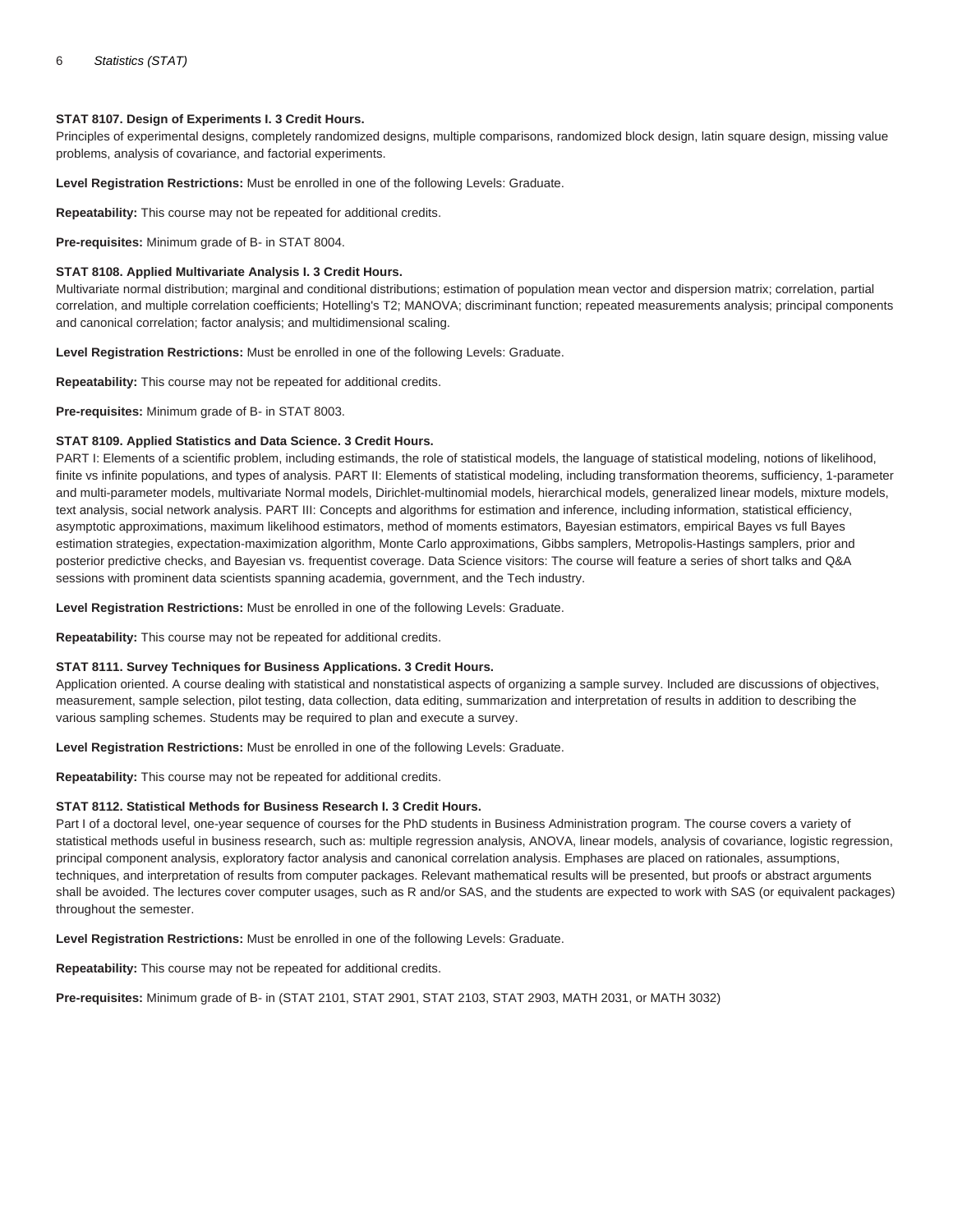# **STAT 8113. Statistical Methods for Business Research II. 3 Credit Hours.**

Part II of a doctoral level, one-year sequence of courses for the PhD students in Business Administration program. Topics covered in this course are: discriminant analysis, confirmatory factor analysis and structural equations modeling, time-series intervention analysis, survival (event history) analysis, MANOVA, multivariate profile analysis, hierarchical linear models (HLM), linear mixed models (LMM) for multilevel data.

**Level Registration Restrictions:** Must be enrolled in one of the following Levels: Graduate.

**Repeatability:** This course may not be repeated for additional credits.

**Pre-requisites:** Minimum grade of B- in STAT 8112.

# **STAT 8114. Survival Analysis I. 3 Credit Hours.**

**Level Registration Restrictions:** Must be enrolled in one of the following Levels: Graduate.

**Repeatability:** This course may not be repeated for additional credits.

# **STAT 8115. Nonparametric Methods. 3 Credit Hours.**

A thorough course in nonparametric statistics. Estimation and testing of hypothesis when the function form of the population distribution function is not completely specified.

**Level Registration Restrictions:** Must be enrolled in one of the following Levels: Graduate.

**Repeatability:** This course may not be repeated for additional credits.

**Pre-requisites:** Minimum grade of B- in STAT 8003.

# **STAT 8116. Categorical Data Analysis. 3 Credit Hours.**

Sampling models and analyses for discrete data: Fisher's exact test; Logistic regression; ROC analysis; Log-linear models and Poisson regression; Conditional logistic regression; Cochran-Mantel-Haenszel test; Measures of agreement between observers; Quasi-independence; Multinomial logit models; Proportional odds model; Association models; generalized estimating equations (GEE); generalized linear mixed model (GLIMMIX); GSK models; Composite link functions. The students will need to work with R and SAS throughout the semester.

**Level Registration Restrictions:** Must be enrolled in one of the following Levels: Graduate.

**Repeatability:** This course may not be repeated for additional credits.

**Pre-requisites:** Minimum grade of B- in STAT 8003.

# **STAT 8117. Clinical Trials. 3 Credit Hours.**

Introduction to the special problems associated with medical trials on humans. Topics include randomization, sample-size determination, methods for early trial termination, and tests for superiority, equivalence, and non-inferiority. Also discussed are choice of endpoints, control, side effects, use of historical data, meta-analysis and ethics of experimentation on humans.

**Level Registration Restrictions:** Must be enrolled in one of the following Levels: Graduate.

**Repeatability:** This course may not be repeated for additional credits.

**Pre-requisites:** Minimum grade of B- in (STAT 8002 or STAT 8004)

#### **STAT 8121. Statistical Computing and Optimization. 3 Credit Hours.**

Use of computers in the solution of statistical problems. Topics include: floating point architecture, random number generation, design of statistical software, computational linear algebra, numerical integration, optimization methods.

**Level Registration Restrictions:** Must be enrolled in one of the following Levels: Graduate.

**Repeatability:** This course may not be repeated for additional credits.

**Pre-requisites:** Minimum grade of B- in STAT 8004.

# **STAT 8122. Advanced SAS Programming. 3 Credit Hours.**

**Level Registration Restrictions:** Must be enrolled in one of the following Levels: Graduate.

**Repeatability:** This course may not be repeated for additional credits.

**Pre-requisites:** Minimum grade of B- in (MATH 1042 or MATH 1942), STAT 8001, and STAT 8002.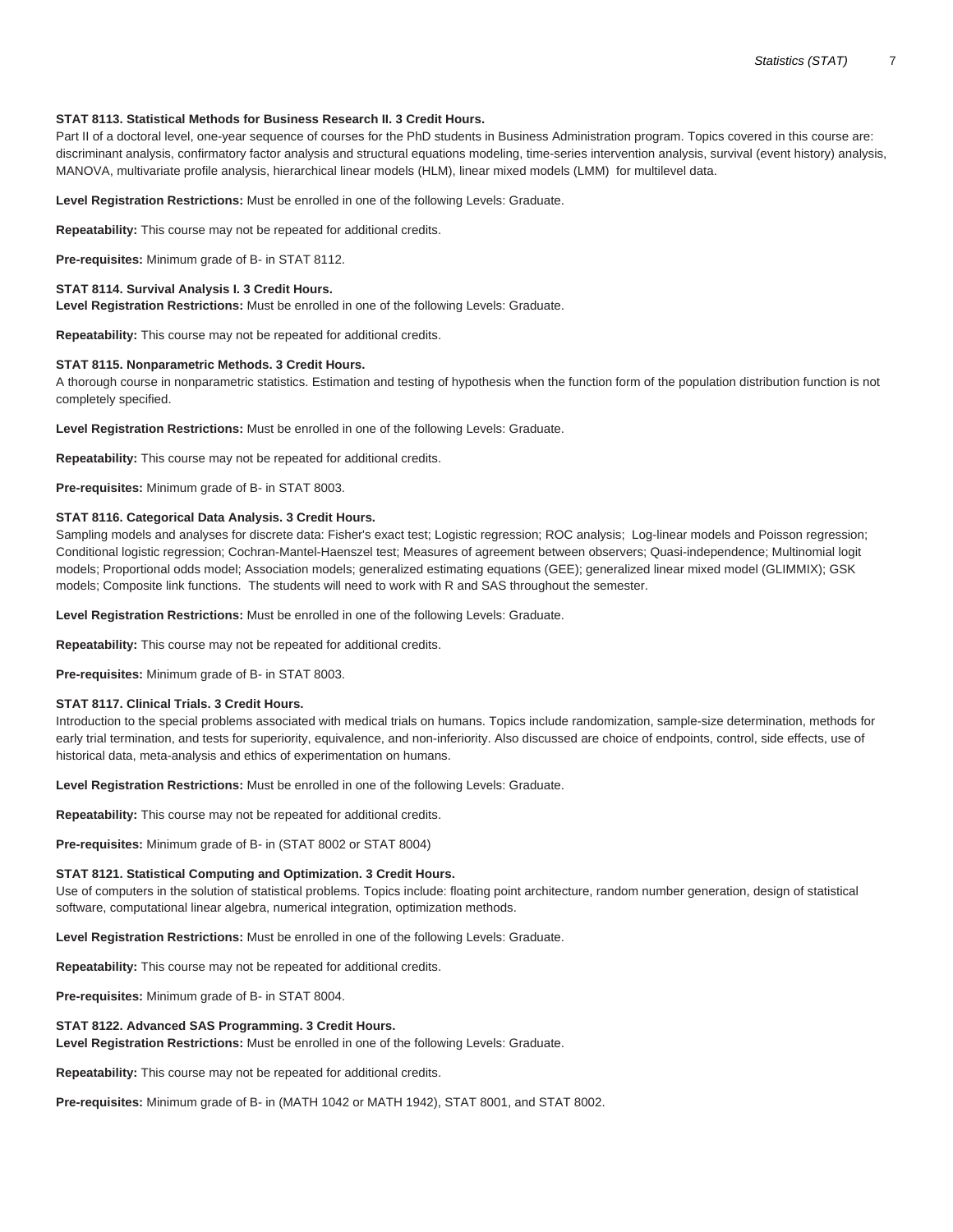# **STAT 8123. Time Series Analysis and Forecasting. 3 Credit Hours.**

A time series analysis with financial and business applications. Topics include important univariate and multivariate time series methods including ARIMA models, intervention analysis, outlier detection, time series regression, volatility and GARCH models, vector time series and co-integration. Projects using software are required.

**Level Registration Restrictions:** Must be enrolled in one of the following Levels: Graduate.

**Repeatability:** This course may not be repeated for additional credits.

**Pre-requisites:** Minimum grade of B- in (STAT 8002 or STAT 8004)

# **STAT 8207. Design and Analysis of Complex Experiments. 3 Credit Hours.**

Experimentation has become a strategic foundation for modern corporations. This course focuses on strategies for designing, executing, and analyzing experiments on large populations, as well as dealing with large collections of concurrent experiments. We will consider settings where units of analysis may be assigned treatment in multiple experiments that are running concurrently. The course is largely based on critical reading of recent articles and technical reports. The emphasis will be on the design of complex field experiments that produce actionable results, and in working with experimentation platforms at large IT companies.

**Level Registration Restrictions:** Must be enrolled in one of the following Levels: Graduate.

**Repeatability:** This course may not be repeated for additional credits.

**Pre-requisites:** Minimum grade of B- in STAT 8109.

# **STAT 8515. Data Wrangling and Curation. 3 Credit Hours.**

This course will explore advanced tools and techniques for cleaning "raw" data. Real data is ubiquitous, but it is almost always "dirty". Analysis of "dirty" data can significantly distort results, which can reduce or eliminate the benefits from an analytic solution. The first step in extracting actionable information from data is to "clean" the data, and this process frequently occupies the majority of the analysis time. In this course, we will provide an indepth look at the techniques that can be used to identify and deal with problematic data. Even after data have been "scrubbed", datasets are frequently not in the correct configuration for analysis, and we will explore techniques for merging and summarizing datasets, extracting subsets of data, and transforming variables. We will also discuss procedures for ensuring data quality and reliability in data collection.

**Level Registration Restrictions:** Must be enrolled in one of the following Levels: Graduate.

**Repeatability:** This course may not be repeated for additional credits.

# **STAT 8982. Independent Study. 1 to 3 Credit Hour.**

Special study in statistics theory and methods under the supervision of a graduate faculty member.

**Level Registration Restrictions:** Must be enrolled in one of the following Levels: Graduate.

**Repeatability:** This course may be repeated for additional credit.

# **STAT 9001. Advanced Statistical Inference I. 3 Credit Hours.**

Background: Matrix Theory Estimation: Sufficiency, Completeness, UMVU Estimation, Information Inequality, Invariance Principle, Bayes Estimation, Admissibility, Maximum Likelihood Estimation, Large Sample Properties of Estimators.

**Level Registration Restrictions:** Must be enrolled in one of the following Levels: Graduate.

**Repeatability:** This course may not be repeated for additional credits.

**Pre-requisites:** Minimum grade of B- in STAT 8001 and STAT 8002.

# **STAT 9002. Advanced Statistical Inference II. 3 Credit Hours.**

Testing of Hypotheses: Neyman-Pearson Fundamental Lemma; Uniformly Most Powerful Tests, Confidence Intervals, Likelihood Ratio Tests; Asymptotic Tests, Multiple Hypotheses Testing.

**Level Registration Restrictions:** Must be enrolled in one of the following Levels: Graduate.

**Repeatability:** This course may not be repeated for additional credits.

# **STAT 9090. Special Topics. 1 to 6 Credit Hour.**

**Level Registration Restrictions:** Must be enrolled in one of the following Levels: Graduate. **College Restrictions:** Must be enrolled in one of the following Colleges: Business & Mngmnt, Fox School.

**Repeatability:** This course may be repeated for additional credit.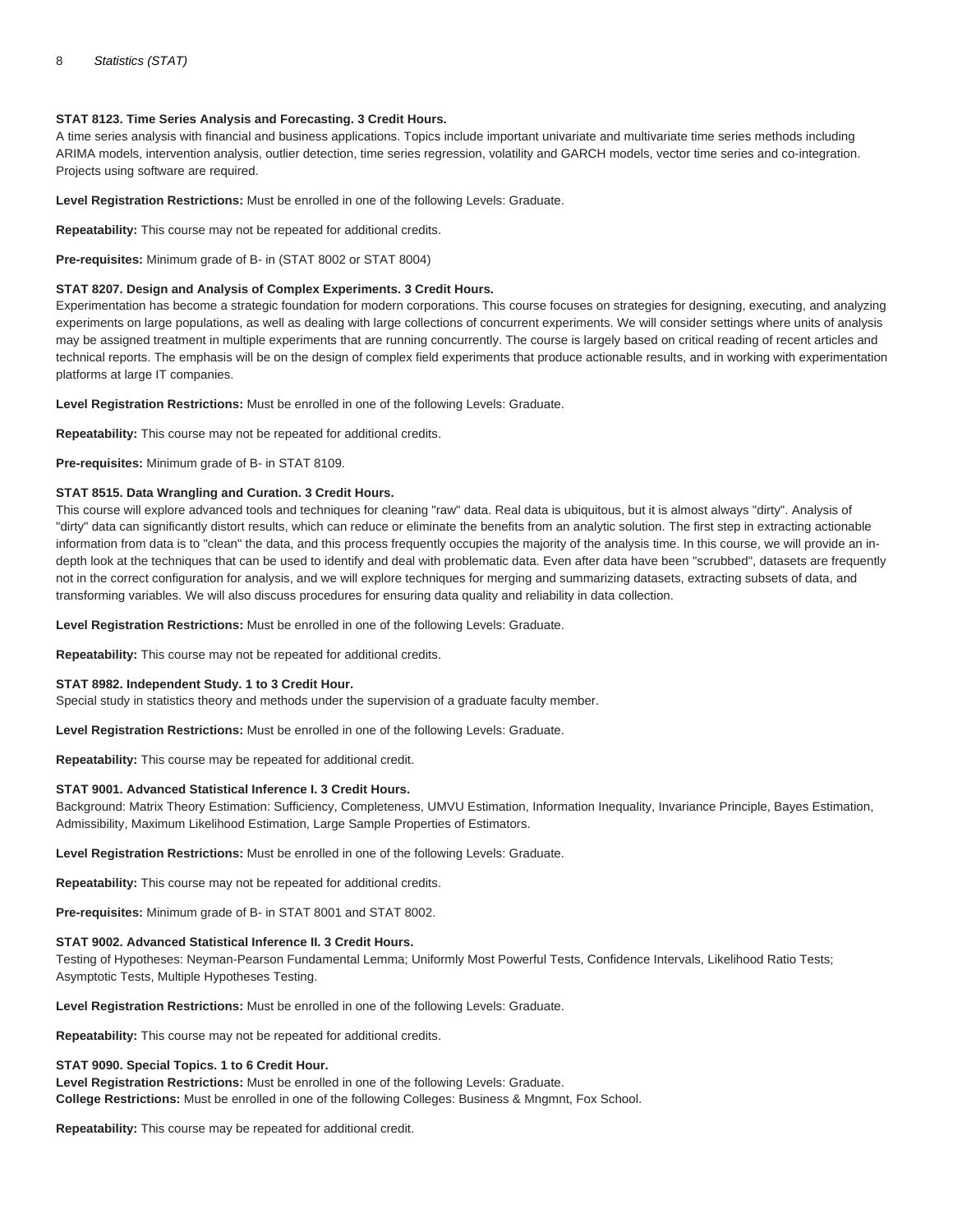## **STAT 9101. Multivariate Time Series Analysis. 3 Credit Hours.**

Theory and application of multiple time series analysis and special topics. Covers transfer function models, time series regression with autocorrelated errors, ARCH and GARCH models, vector time series models, cointegration, state space models, long memory processes and nonlinear processes, time series aggregation and disaggregation.

**Level Registration Restrictions:** Must be enrolled in one of the following Levels: Graduate.

**Repeatability:** This course may not be repeated for additional credits.

**Pre-requisites:** Minimum grade of B- in STAT 8105.

#### **STAT 9103. Stat Lrng & Data Mining. 3 Credit Hours.**

**Level Registration Restrictions:** Must be enrolled in one of the following Levels: Graduate.

**Repeatability:** This course may not be repeated for additional credits.

**Pre-requisites:** Minimum grade of B- in STAT 8001, STAT 8002, STAT 8003, and STAT 8004.

#### **STAT 9106. Linear Models II. 3 Credit Hours.**

Continuation of Stat 8106, covers the theory and practice of analyzing multivariate repeated/correlated non-Gaussian responses, with or without missing observations. Missing at random (MAR) models; informative missingness; EM algorithm; multiple imputations; quasi-likelihood estimation; generalized estimating equations (GEE); transition models; Gibbs sampling; Markov Chain Monte-Carlo (MCMC) technique. The students will need to work with R, SAS and WinBugs throughout the semester.

**Level Registration Restrictions:** Must be enrolled in one of the following Levels: Graduate.

**Repeatability:** This course may not be repeated for additional credits.

**Pre-requisites:** Minimum grade of B- in STAT 8106.

#### **STAT 9107. Design of Experiments II. 3 Credit Hours.**

Covers symmetric and asymmetrical factorial experiments, fractional replication, split plot design, balanced and partially balanced incomplete block designs without and with recovery of interblock information and lattice designs.

**Level Registration Restrictions:** Must be enrolled in one of the following Levels: Graduate.

**Repeatability:** This course may not be repeated for additional credits.

**Pre-requisites:** Minimum grade of B- in STAT 8107.

#### **STAT 9108. Multivariate Analysis II. 3 Credit Hours.**

A study of specialized topics in multivariate analysis.

**Level Registration Restrictions:** Must be enrolled in one of the following Levels: Graduate.

**Repeatability:** This course may not be repeated for additional credits.

**Pre-requisites:** Minimum grade of B- in STAT 8002 and STAT 8108.

#### **STAT 9114. Survival Analysis II. 3 Credit Hours.**

**Level Registration Restrictions:** Must be enrolled in one of the following Levels: Graduate.

**Repeatability:** This course may not be repeated for additional credits.

**Pre-requisites:** Minimum grade of B- in STAT 8114.

#### **STAT 9116. Statistical Genetics: An Advanced Graduate Course. 3 Credit Hours.**

An advanced level graduate course in statistical genetics covering the basic concepts of allele, gene, genotype, phenotype, Hardy-Weinberg equilibrium, linkage analysis, QTL mapping using marker analysis, functional mapping for longitudinal traits, analysis of ultra-high dimensional data, genome-wide association studies.

**Level Registration Restrictions:** Must be enrolled in one of the following Levels: Graduate.

**Repeatability:** This course may not be repeated for additional credits.

**Pre-requisites:** Minimum grade of B in STAT 8001, STAT 8002, STAT 8003, and STAT 8004.